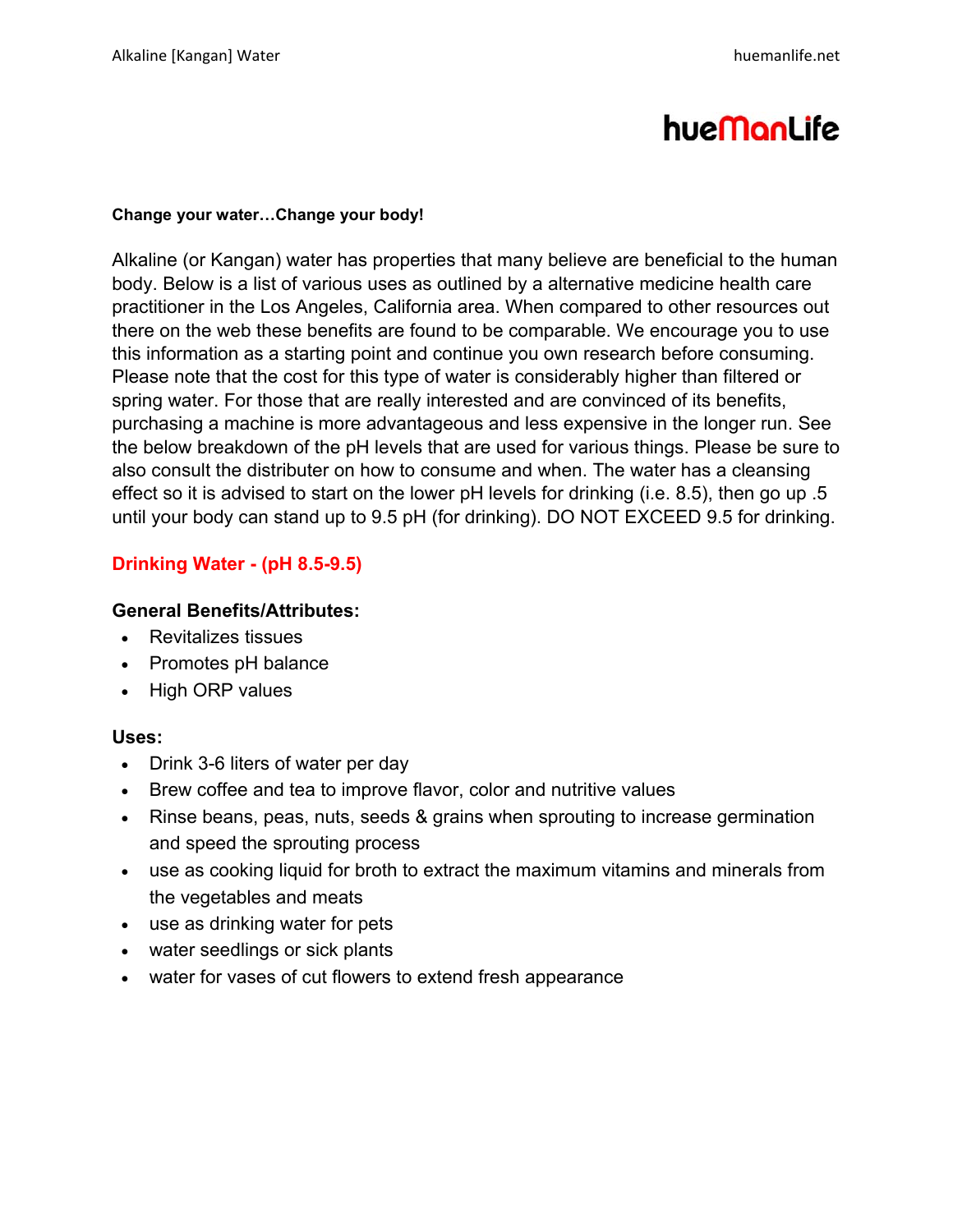# **Strong Kangen - (pH 11.0 & Up)**

#### **General Benefits/Attributes**:

- Emulsifies oil on contact
- Extracts Nutrients effectively
- Highest ORP Values

#### **Uses:**

- Clean and revitalize fruits and veggies by soaking for 20 minted
- Soak died beans and peas for 1 hour to speed up sprouting or cooking
- Soak nuts, seeds or grains for 1 hour to speed up sprouting
- Add 1 tbsp to salad dressings to keep oil emulsified
- Soak chicken or fish for 10-15 mins
- Drink small amounts 45 mins before meal to enhance digestion
- enhances the flavor when used ti steam or blanch veggies
- clean greasy messes
- soak clothes with grease spots
- $\bullet$  use in place of soap
- disburses fats and proteins from cutting boards, knives and countertops
- removes stubborn toilet bowl stains
- mix with essential oils as a refreshing linen spray
- lowers boiling point
- use to emulsify oils for making soaps and lotions
- use to dye dark colored clothing
- accelerates seed germination

## **Beauty Water - (pH 4.0 to 6.5)**

#### **General Benefits/Attributes:**

- $\bullet$  pH similar to rain water
- $\bullet$  Tones skin
- Softens hair & adds shine

#### **Uses:**

- Use as final rinse water after shower or bath to firm skin and soften hair many users report significant hair re-growth
- Mix with essential oil, spritz on skin to hydrate, reduce lines & wrinkles, even skin tone and produce younger, healthier skin